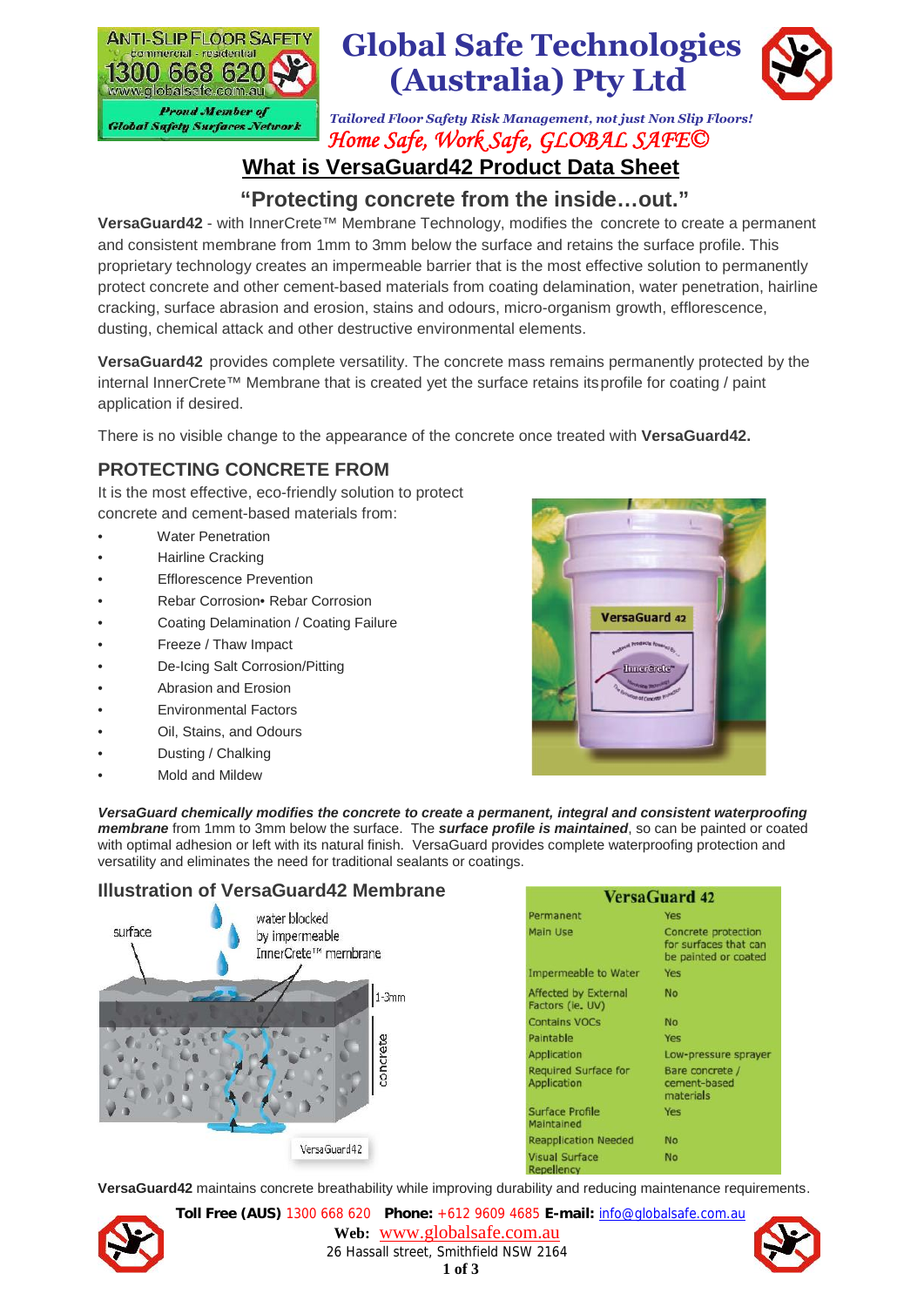



*Tailored Floor Safety Risk Management, not just Non Slip Floors! Home Safe, Work Safe, GLOBAL SAFE©*



# **FOR USE ON**

**VersaGuard42** is for use on

- All new and existing concrete and cement-based materials with an unpainted, untreated surface.
- For indoor and outdoor use
- For vertical and horizontal surfaces

# **APPLICATIONS**

Any concrete surface where paint or a coating **will / may** be applied

Bridges, roads and infrastructure

Car parks (Above and below ground)

Pre-cast concrete and tilt-ups

Foundations and buildings envelopes

Water and sewage – Pipes, chambers and facilities

Containment and valve chambers (Above and below ground)

Architectural surfaces, facades and entrances

Commercial and industrial plants and facilities

Elevator and equipment pits

Marine structures

Stadiums, arenas and public facilities

#### **BENEFITS**

- No VOC's
- Fully biodegradable, non-toxic and eco-friendly
- Permanent no need for reapplication
- Maintains concrete breathability
- Ready to use and easy application
- Natural look of the concrete is maintained
- Versatile surface profile is maintained for future coating application if desired
- Improved concrete durability and longevity
- Reduces long-term maintenance costs
- **Cost effective**

#### **SURFACE PREPARATION**

Surface must be clean and free of any paint, oil, coating or surface sealant, which blocks the penetration of the product to the concrete. Surface can be wet or dry however, wetting the surface first is preferable as less product will be needed. If treating a horizontal surface water should not be pooled as it wil ldilte the product.

## **APPLICATION**

Use a low pressure sprayer (such as a garden sprayer). Using back and forth motions, to ensure total coverage, spray the surface until saturated. Product should start run slightly rather than be absorbed when sufficient materials has been used.

**VersaGuard42** should be applied in weather above 5 Celsius.